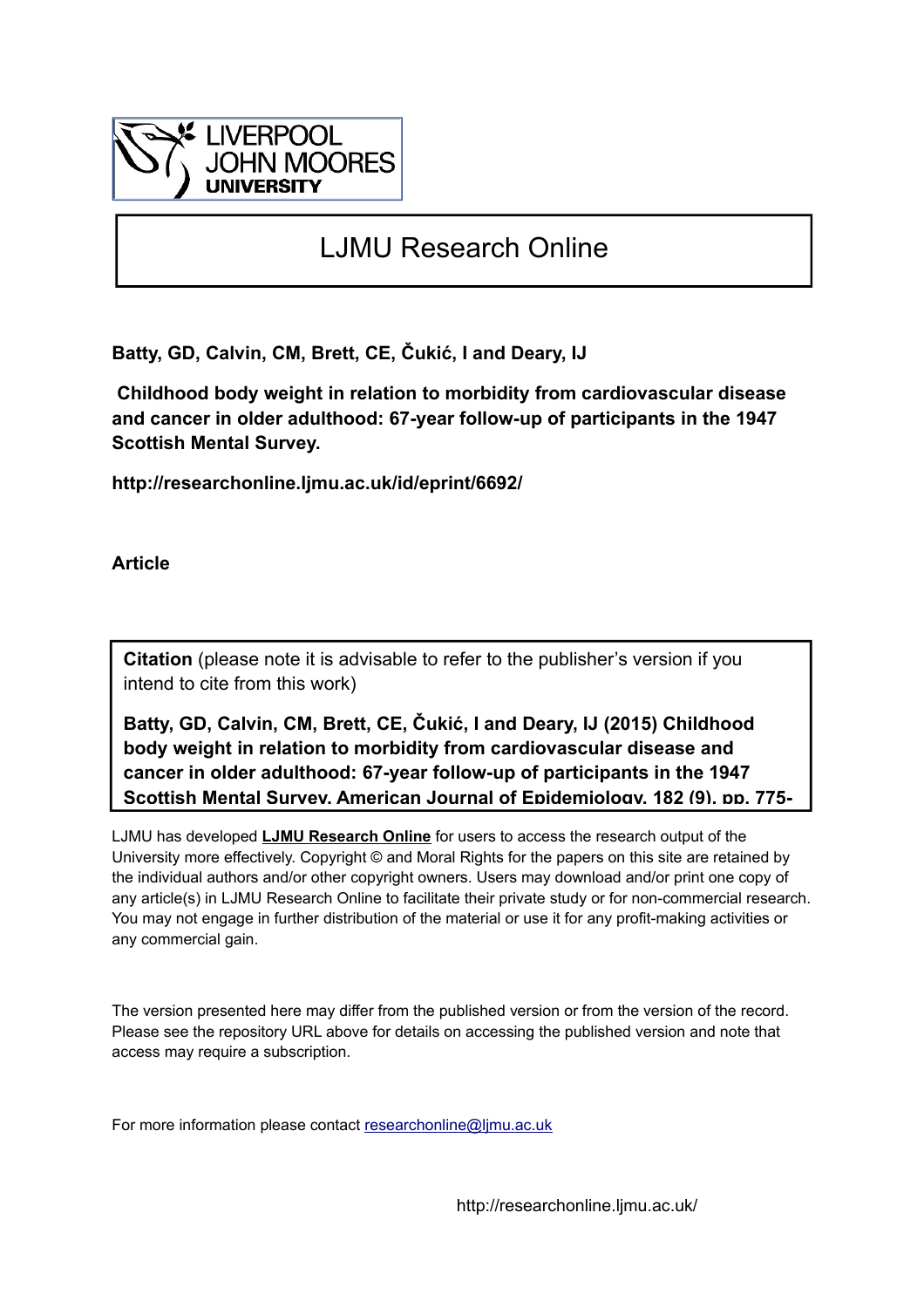#### **Abstract**

While it is well documented that elevated body weight in middle- and older-aged populations is associated with multiple morbidities, the influence of childhood body weight on health endpoints other than coronary heart disease is not well understood. Accordingly, using a subsample of 4620 participants (2288 women) in the Scottish Mental Survey of 1947, we examined the association between body mass index measured at 11 years of age and future risk of nine independent health endpoints as ascertained from national hospital admissions and cancer registers up to 2014 (up to age 77 years). While there was some evidence of a relation between elevated childhood body mass index and increased rates of peripheral vascular disease (hazard ratio per one standard deviation increase in body mass index; 95% confidence interval: 1.21; 1.07, 1.37) and smoking-related cancers (1.09; 1.01, 1.17), there was no apparent association with coronary heart disease, stroke (including ischaemic stroke), heart failure, nor carcinoma of the colorectum, stomach, lung, prostate, and breast. In conclusion, a link between childhood body weight and later morbidity was largely lacking in the present study.

Keywords: Body weight, body mass index, cancer, cardiovascular disease, cohort study, life course, morbidity

Abbreviations: BMI, Body Mass Index, CVD, Cardiovascular Disease, SMS1947, Scottish Mental Survey 1947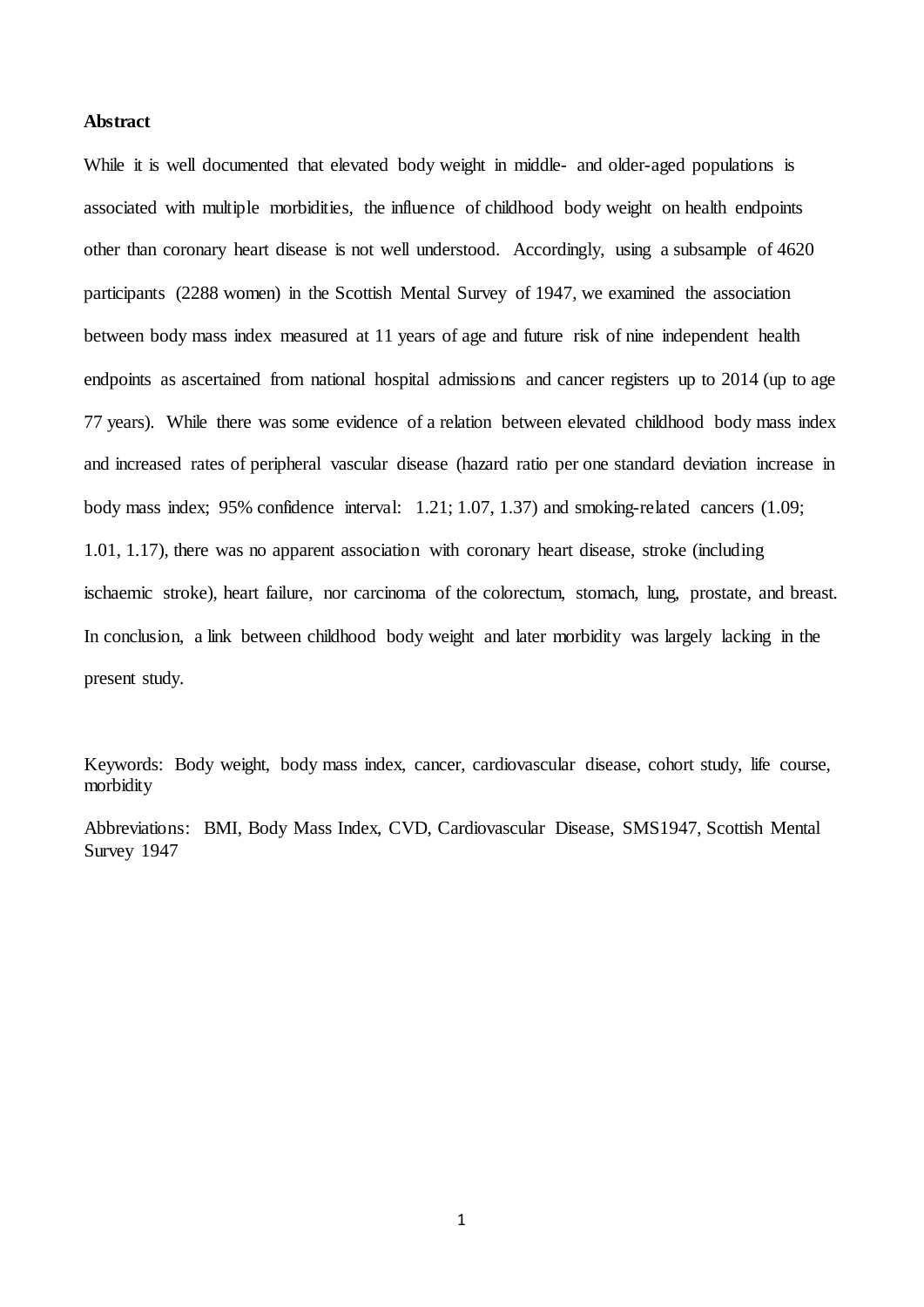#### **Introduction**

It is now well documented that obesity in middle- and older-aged populations is associated with multiple morbidities, including coronary heart disease,<sup>1,2</sup> stroke<sup>1,2</sup> and selected cancers.<sup>1,3</sup> The rapid secular increases in obesity prevalence in childhood and early adulthood over the last three decades has now brought into sharp focus the potential deleterious impact on health of higher body weight earlier in life.

There is a strong *prima facie* case for weight in childhood having a long term influence on adult health. First, body mass index (BMI) 'tracks' across the life course such that overweight and obese children have an increased likelihood of becoming overweight and obese adults.<sup>4</sup> Given the established relation between adult BMI and chronic disease, it is plausible that childhood overweight may, directly or indirectly, exert a similar influence. Second, in cross-sectional studies of children, obesity has been shown to be associated with blood pressure and cholesterol,<sup>5</sup> both of which predict selected health endpoints, such as cardiovascular disease (CVD), in later life.<sup>6;7</sup> Despite this biological plausibility, as exemplified by recent systematic reviews,  $\delta$  the evidence base for a link between childhood overweight and adult health is comparatively modest and findings are often discordant across studies. Thus, while higher levels of pre-adult body mass index tend to be related to an increased risk of total mortality and coronary heart disease, findings for all strokes combined are less clear and there are currently too few studies of other common presentations of cardiovascular disease (e.g., stroke sub-types, heart failure, peripheral vascular disease) and cancer (e.g., colorectal, stomach) to draw any clear conclusions about their link with pre-adult body weight.

Methodological shortcomings also complicate interpretation of some existing findings. These include a small sample size resulting in endpoint rarity, few studies of women, and a reliance by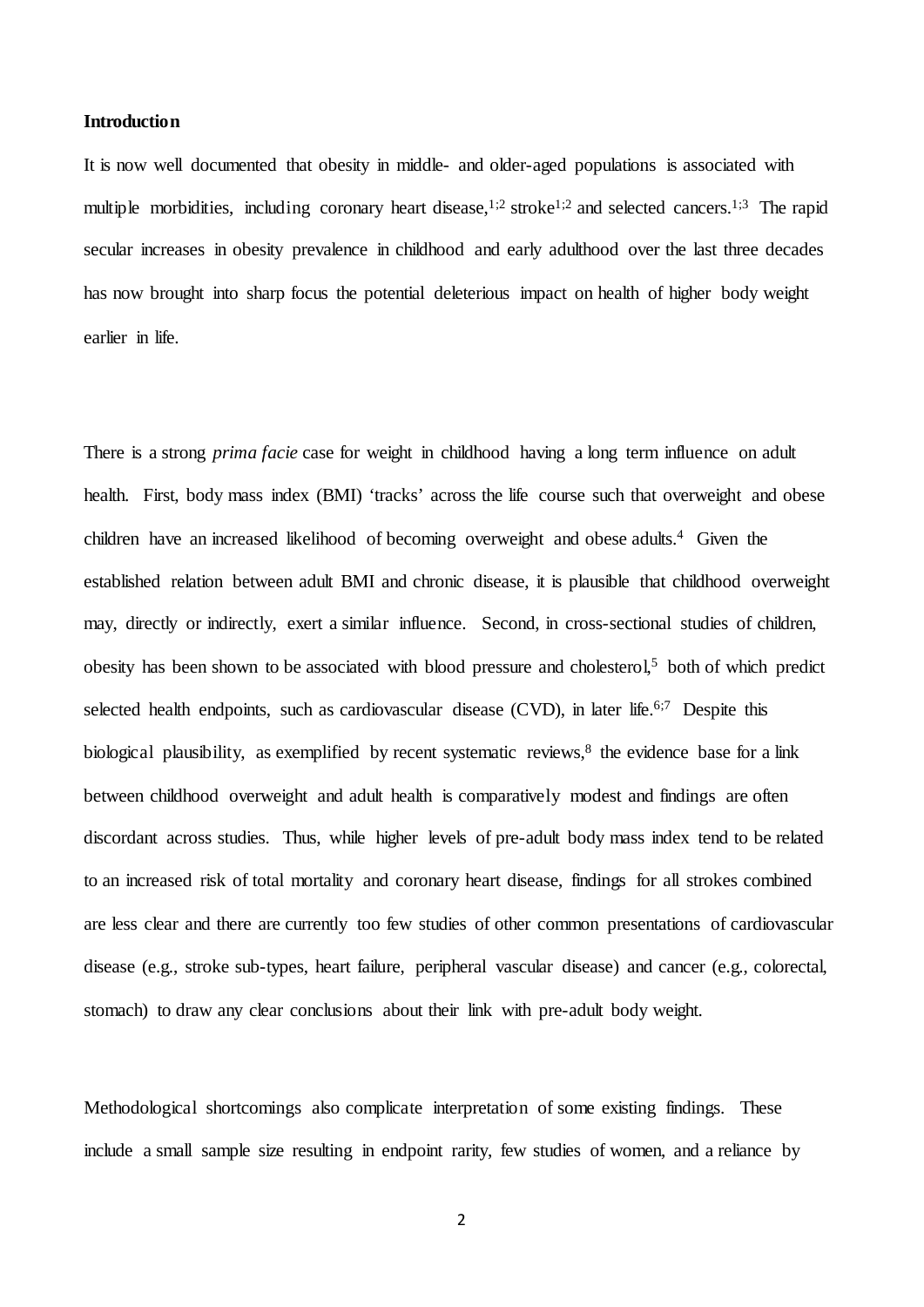some investigators on the distant recall of early life weight by middle- and older-aged study members<sup>9;10</sup> rather than direct measurement in early life. Thus, in a systematic review of childhood weight and prostate cancer rate, studies using directly measured body mass index revealed stronger associations than those utilising self-recall.<sup>11</sup> It is also the case that most studies use a single endpoint as the outcome, rather than explore the influence of body mass index across a range of chronic diseases, so limiting insights into specificity of association which is key in establishing causality when using observational data. 12

Using data from the Scottish Mental Survey of 1947 (SMS1947) we address this paucity of data and methodological concerns by relating direct measurement of body mass index when the study members were 11 years of age to an array of chronic diseases up to 67 years later in a well characterised, nationally representative cohort of men and women.

## **Methods**

On 4th June 1947, investigators on the SMS1947 attempted to measure the intelligence of every 11 years old child who was attending school on that day in Scotland; 88% of children responded ( $N =$ 70,805). 13;14 A subgroup of study members – the '36-Day Sample' – comprising children born on the first, second, and third days of each month of 1936, were selected by the then Scottish Council for Research in Education for further research participation. These were representative of the full SMS1947 in terms of sex, geographical location, size of family, and cognitive score.<sup>15</sup> The present analyses, comprising 5083 children (2561 girls) from that period, excludes those born on the first day of the even numbered months of 1936 who went on to take part in a more intensive longitudinal survey (the '6-Day Sample'). Our revitalisation of the SMS1947 as a cohort study was approved by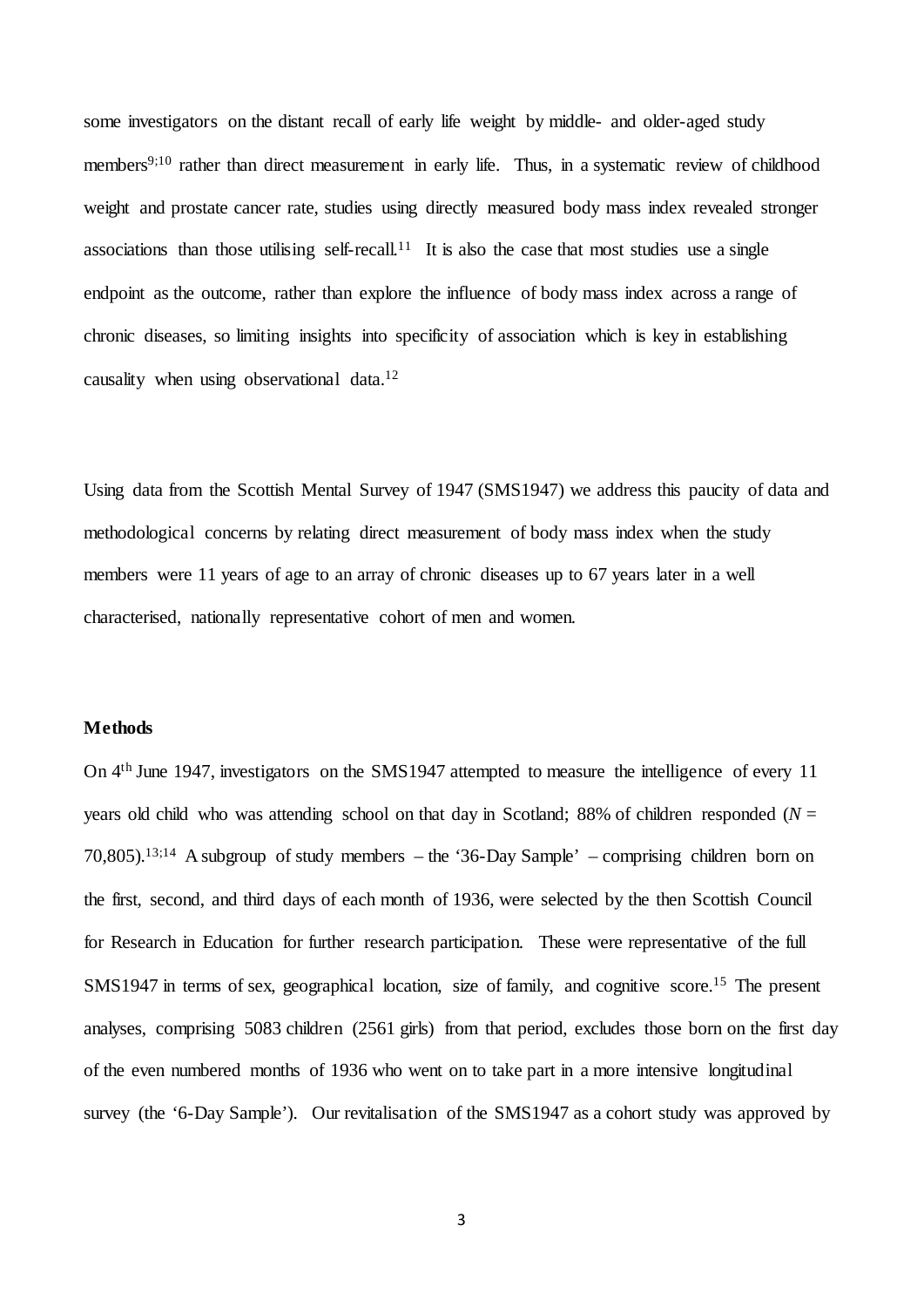the Scotland-A Research Ethics Committee, the National Health Service Scotland Privacy Advisory Committee, and the Confidentiality Advisory Group of the Health Research Authority.16

For each study member, a head teacher populated a questionnaire (known as the 'sociological survey') pertaining to each pupil's physical attributes and socioeconomic circumstances, including: physical disability, father's occupational level, number of people in their home, and the number of rooms. Physical disability was denoted by a history of chorea, congenital paralysis, defective vision, deafness, encephalitis, epilepsy, or meningitis. Room occupancy was computed by dividing the number of people living in the dwelling by the number of rooms. The father's or main guardian's occupation was coded into one of five social class categorisations,<sup>17</sup> ranging from professional (highest prestige) to unskilled. Height (inches) and weight (stone/pounds) were directly measured. Conversion to metric units allowed us to compute body mass index using the standard formulae (weight[kg]/height<sup>2</sup>[m<sup>2</sup>]).

#### *Morbidity ascertainment*

We electronically traced study members resident in Scotland using the National Health Service Central Register, with those who had migrated to England and Wales being located using the Medical Research Information Service Integrated Database and Administration System. For those individuals not automatically matched, a manual search was conducted. Morbidity was ascertained using linkage to two sources: hospital admissions records (Scotland: 1980-2014; England and Wales: 1997-2013), and cancer registrations (Scotland: 1980-2014; England and Wales: 1984-2013). Irrespective of database, we used the first diagnosis of disease in our analyses, categorising them according to the International Classification of Disease (version 9 or 10) (see tables 1 and 2 for codes). We also grouped malignancies into those to have a known association with cigarette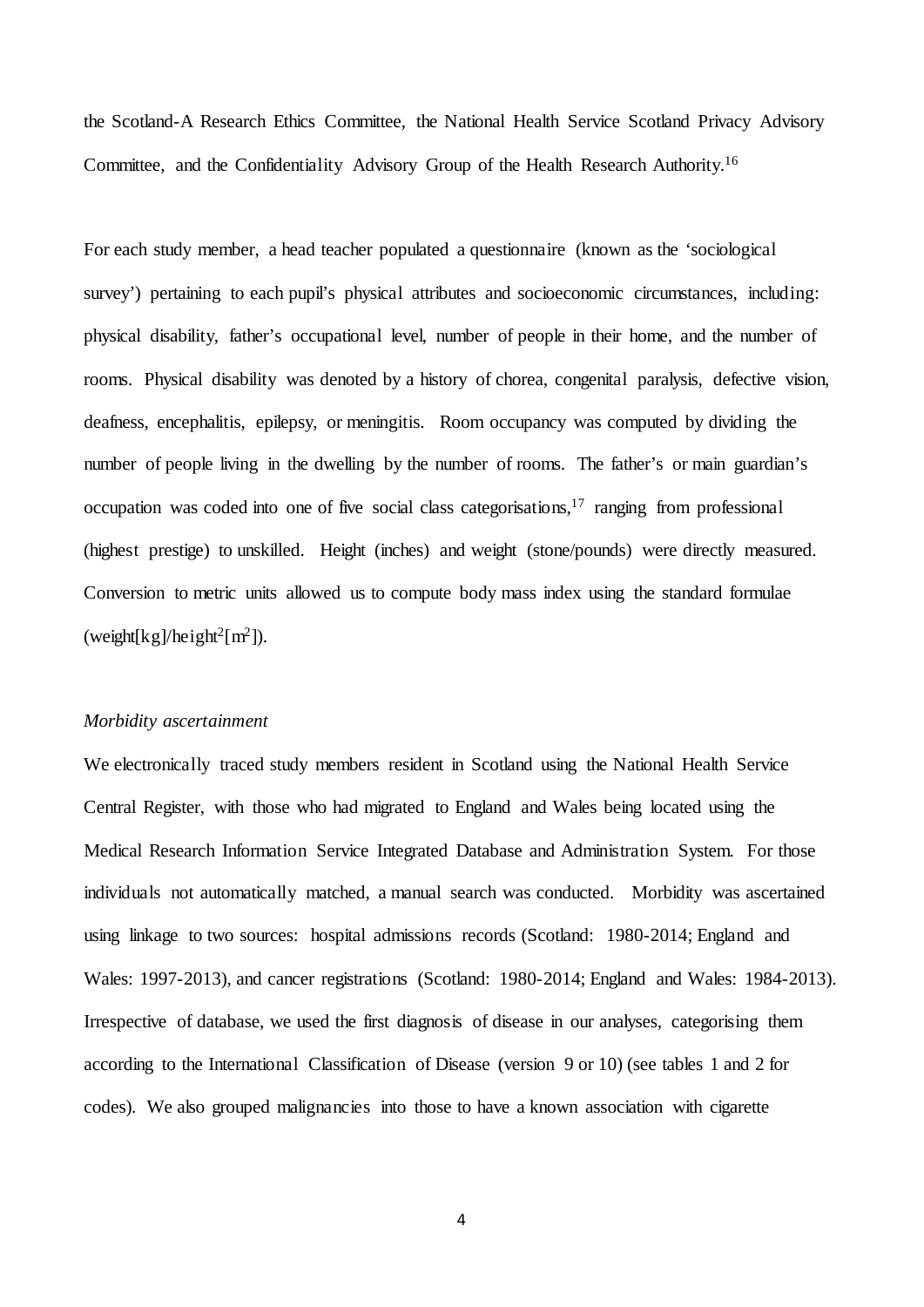smoking<sup>18;19</sup> and, by inference, those with no such relationship. In so doing, we attempted to circumvent the problem of an absence of confounding data on smoking in this study.

# *Statistical analyses*

Among the initial group of 5083 study participants, 4826 (95%) were traced. Comparing the traced and untraced groups, there was essentially no difference in body mass index (16.7 vs. 16.9 kg/m<sup>2</sup>; pvalue for difference=0.39) and other baseline characteristics. Exclusion of people with missing data for BMI or covariates resulted in an analytical sample of 4620 (2288 females). In the main analyses we divided the body mass index data into quarters with the lowest weight group utilised as the referent; we also computed morbidity risk for a one standard deviation higher body mass index value. Cox proportional hazards regression analyses,  $20$  with age in years as the time scale, was used to compute hazard ratios with accompanying 95% confidence intervals to estimate the relationship between childhood BMI and later risk of morbidity. Study members were censored at age at hospitalisation, or age by the end of follow up period – which ever occurred first. In preliminary analyses conducted separately for males and females there was no evidence that gender modified the link between BMI and the major causes of morbidity. As such, data were pooled. Hazard ratios were first adjusted for sex, and then included the additional covariates of fathers' occupation, occupancy rate, height, and physical disability. All analyses were undertaken using the Statistical Package for the Social Sciences for Windows version 21.0 (IBM Corp., Armonk, NY).

# **Results**

A maximum of 67 years of follow-up of the 4620 study members gave rise to 1778 (38.6%) CVDrelated hospital admissions and 981 (21.3%) cancer diagnoses. In table 1 we present the association between childhood BMI and different CVD presentation. Childhood weight was essentially unrelated to risk of total CVD, coronary heart disease, myocardial infarction, stroke (including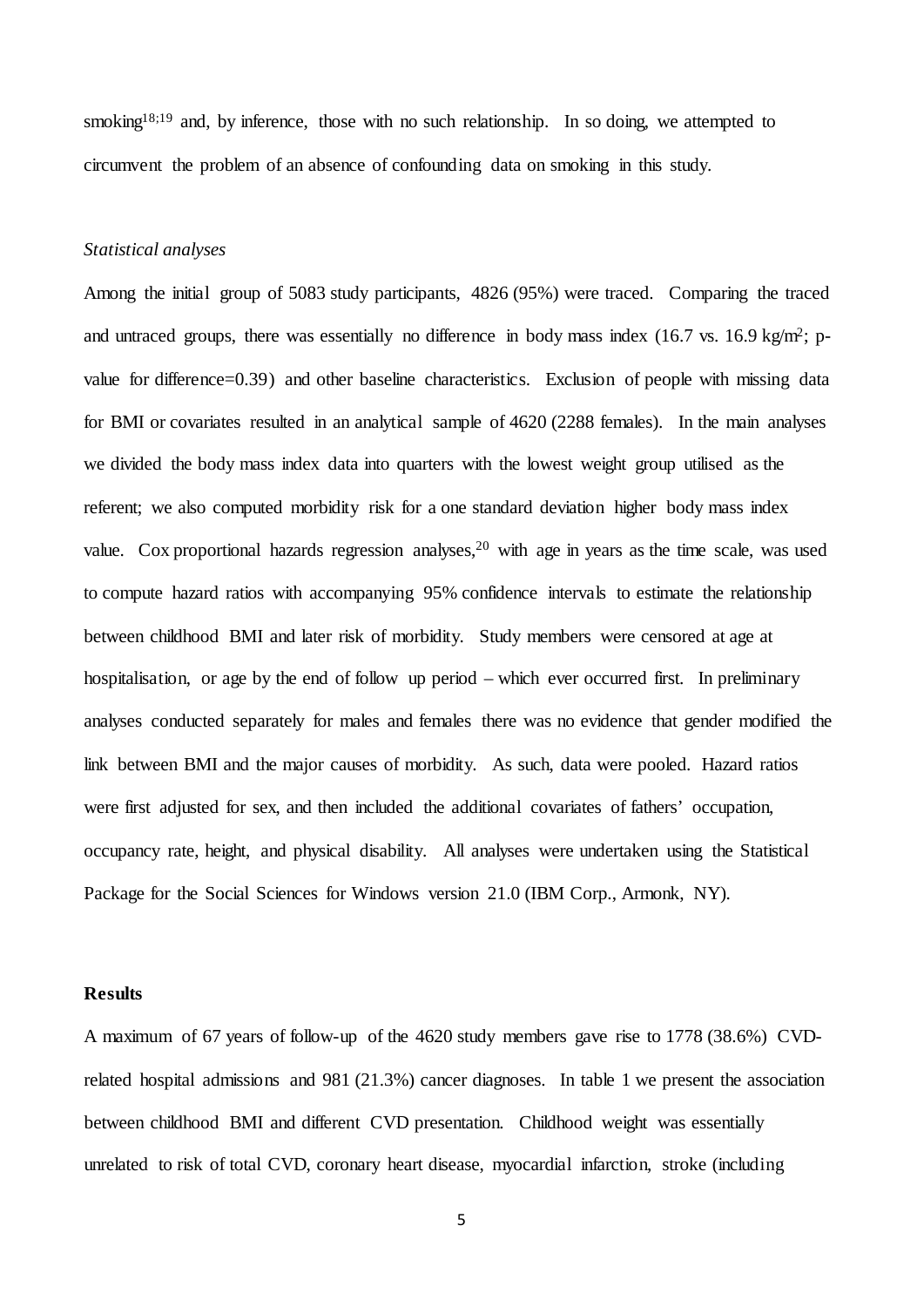ischaemic stroke), and heart failure. Peripheral vascular disease risk was elevated in the higher BMI category (fully adjusted hazard ratio for a one standard deviation higher BMI; 95% confidence interval: 1.21; 1.07, 1.37).

The results of the analyses for childhood BMI and subsequent risk of cancer are depicted in table 2. There were no apparent associations of weight with malignancy which included all cancers combined, colorectal, breast (women only), prostate, stomach and non-smoking related cancers. The only exception was smoking-related cancers where BMI was positively related to disease risk in selected analyses (1.09; 1.01, 1.17).

#### **Discussion**

Taking the results from the present study together, the main finding was that there was little evidence of a clear relationship between BMI measured at 11 years of age and nine independent morbidities assessed up to 67 years later. The occasional positive results that were apparent – smoking-related cancers and peripheral vascular disease – may have been generated by chance alone given the large number of models necessarily conducted in the course of our analyses.

# *Comparison with other studies*

Our results accord with some existing findings. A systematic review in which the authors stratified studies into age at BMI assessment  $\left($ <7, 7-17, 18-30 years) found that the positive relation with coronary heart disease was strongest in the older group (7 studies) and null in the youngest (3 studies), while the aggregated result in the intermediate age group (7 studies) for a one standard deviation increase in BMI (1.09; 1.00, 1.07) somewhat resembles our own  $(1.00; 0.94, 1.07)$ .<sup>21</sup> In a separate review of eight studies featuring stroke as the outcome of interest, $8$  in three studies null results were seen in keeping with our own. To the best of our knowledge, ours is the first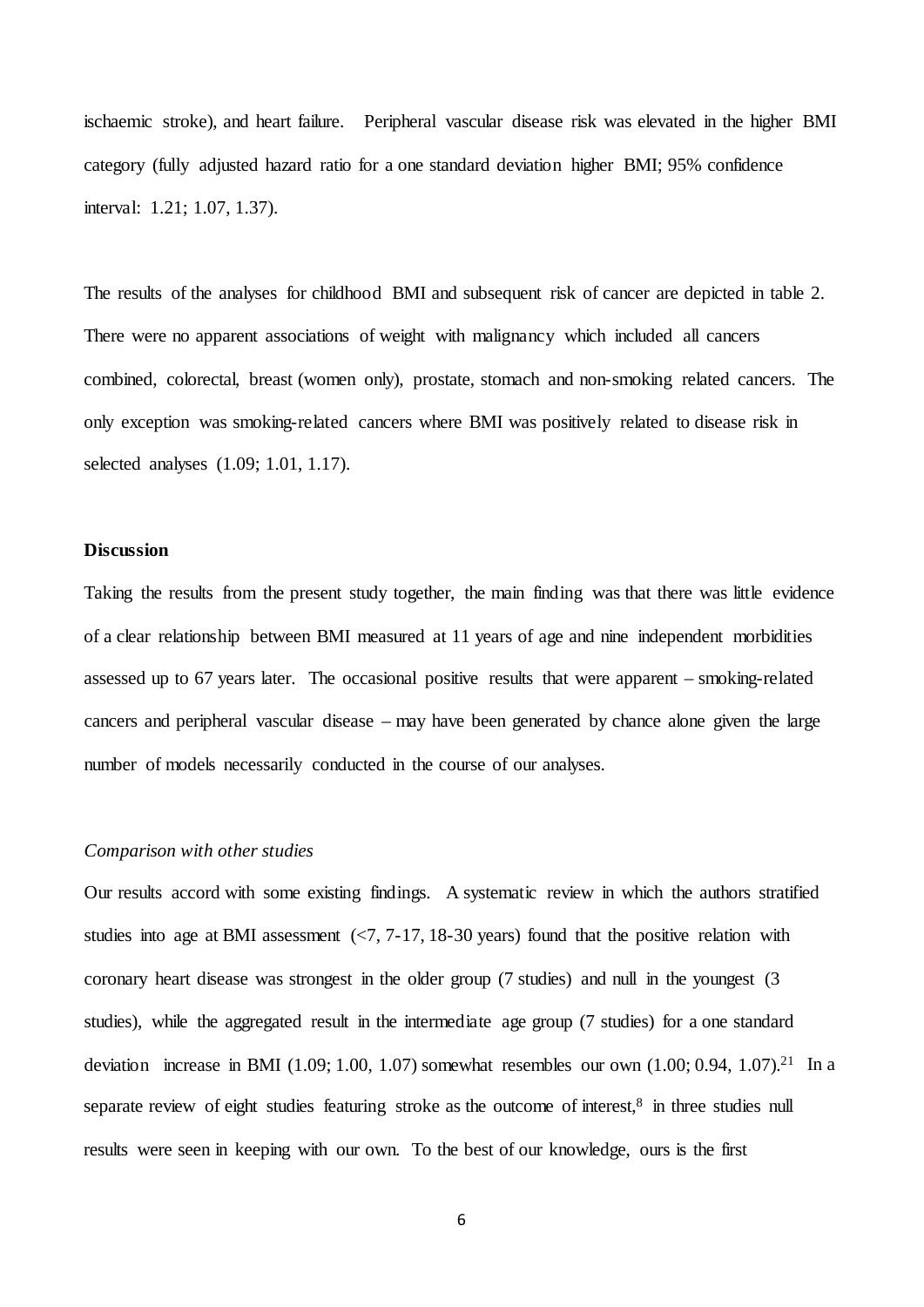examination of the link between childhood BMI and other presentations of CVD, particularly heart failure and peripheral vascular disease. A few studies suggest a positive association between childhood BMI and colorectal cancers,  $2^{2,23}$  but null results have also been reported,  $2^4$  as they have for lung cancer.<sup>23</sup> The mean and standard deviations for BMI herein approximate those in other studies of similar era and age at BMI assessment,<sup>25</sup> including samples drawn from the UK.<sup>26;27</sup> These studies also revealed positive relations with coronary heart disease, therefore it is perhaps unlikely to be the narrow distribution of BMI in our cohort members, one that is very lean by more contemporary standards, that is responsible for the negative results.

# *Strengths and limitations*

Although the present study has a series of strengths, including the unusually comprehensive range of health endpoints, the direct measurement of childhood BMI rather than adult recall, the high proportion of original study members traced, and the utilisation of a nationally-representative sample, it is of course not without its weaknesses. The previously described tracking of BMI between childhood and adulthood means that the apparent increased rates of peripheral vascular disease in study members with higher weight in early life may instead be ascribed to adult overweight. We had no repeat measurement of body mass index with which to test this hypothesis. Although we were able to analyse the relation of BMI with an array of health outcomes, there were too few cancer events to facilitate analyses for selected malignancies such as head and neck, and pancreatic. A further explanation for our generally negative results is that, unlike other published analyses, we utilised non-fatal endpoints only. However, there is evidence that, for at least BMI measured in middle-aged, similar findings are apparent for both CVD<sup>28</sup> and cancer<sup>29</sup> irrespective of whether the outcome is incidence (non-fatal events) or mortality. Consistent with our various ethical agreements, the morbidity and mortality data have been merged separately with the early life data, creating two distinct datasets. As such, it is not possible for us to ascertain if there is a different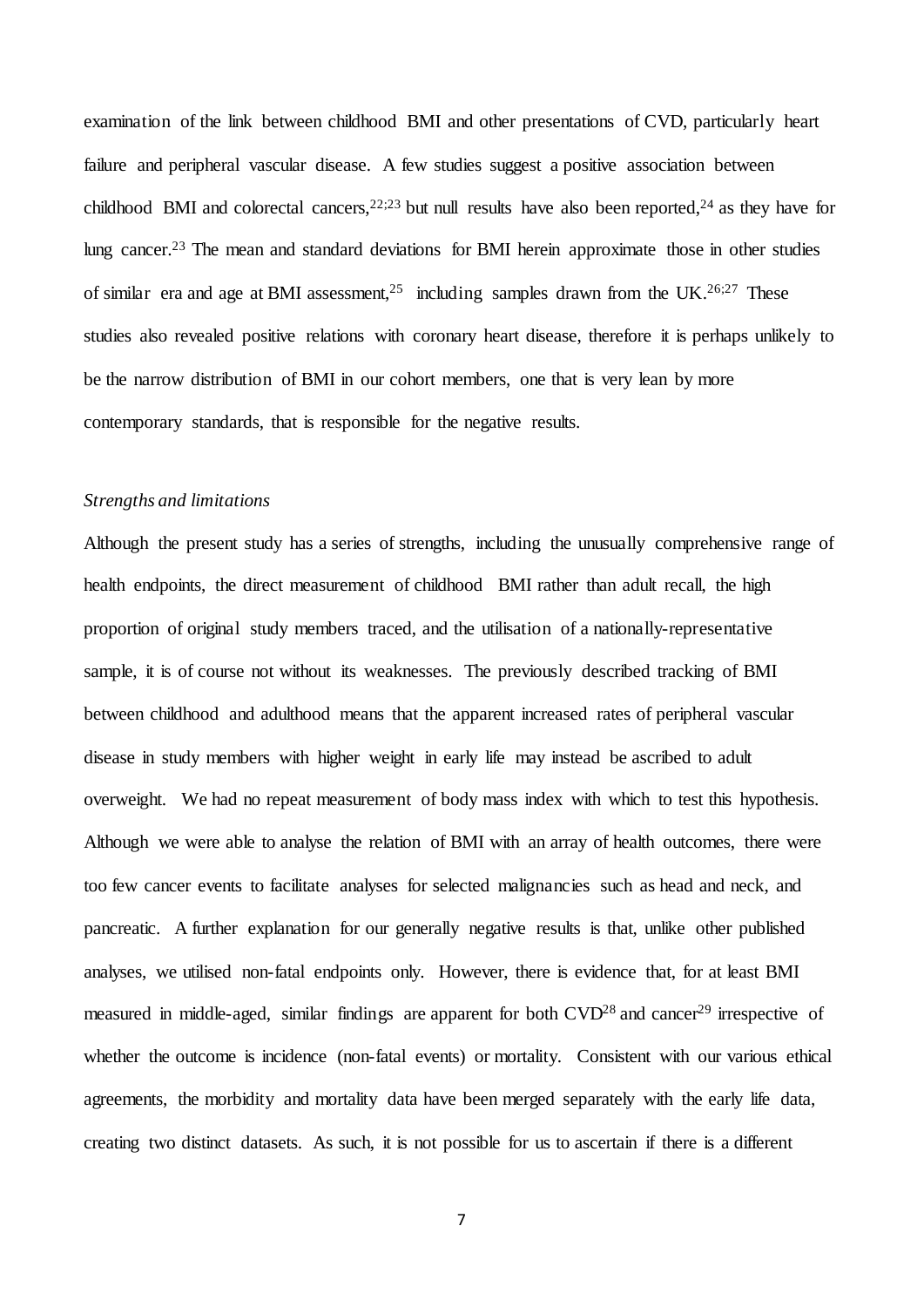relation of pre-adult BMI with the onset of a first event via hospitalisation (aetiology) or survival from it (prognosis). It is also the case that if an obese adult, who was also obese in childhood, died suddenly, without any recorded morbidities, that person might contribute to the finding of no association between childhood obesity and later morbidity risk. Again, however, the absence of linked morbidity and mortality data does not facilitate scrutiny of this hypothesis.

In conclusion, a link between pre-adult body weight and later morbidity was largely lacking in the present study.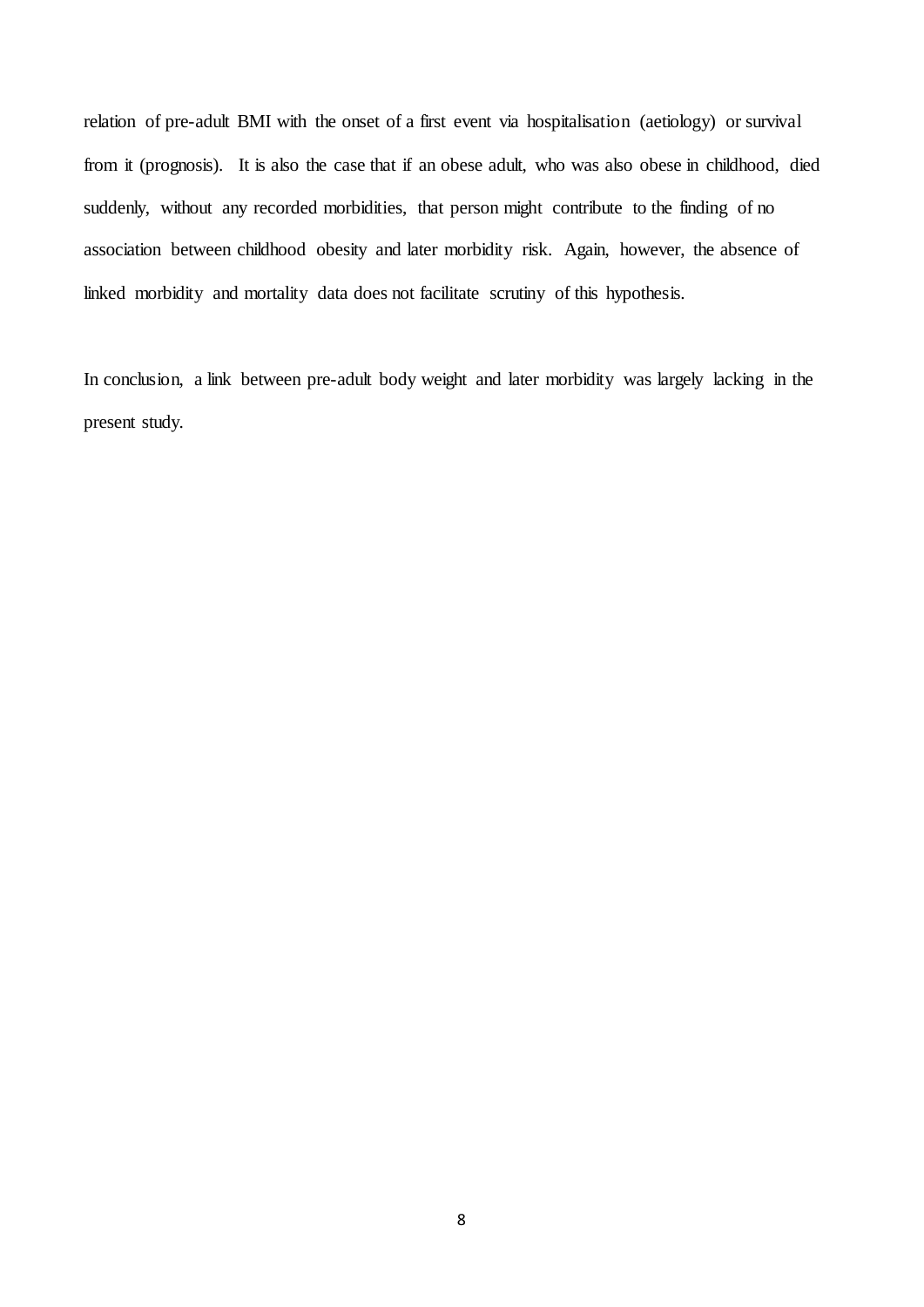#### **References**

- (1) Whitlock G, Lewington S, Sherliker P, Clarke R, Emberson J, Halsey J et al. Body-mass index and cause-specific mortality in 900 000 adults: collaborative analyses of 57 prospective studies. *Lancet* 2009; 373(9669):1083-1096.
- (2) Lu Y, Hajifathalian K, Ezzati M, Woodward M, Rimm EB, Danaei G. Metabolic mediators of the effects of body-mass index, overweight, and obesity on coronary heart disease and stroke: a pooled analysis of 97 prospective cohorts with 1.8 million participants. *Lancet* 2014; 383(9921):970-983.
- (3) Parr CL, Batty GD, Lam TH, Barzi F, Fang X, Ho SC et al. Body-mass index and cancer mortality in the Asia-Pacific Cohort Studies Collaboration: pooled analyses of 424,519 participants. *Lancet Oncol* 2010; 11(8):741-752.
- (4) Kvaavik E, Tell GS, Klepp KI. Predictors and tracking of body mass index from adolescence into adulthood: follow-up of 18 to 20 years in the Oslo Youth Study. *Arch Pediatr Adolesc Med* 2003; 157(12):1212-1218.
- (5) Must A, Strauss RS. Risks and consequences of childhood and adolescent obesity. *Int J Obes Relat Metab Disord* 1999; 23 Suppl 2:S2-11.
- (6) Gray L, Lee IM, Sesso HD, Batty GD. Blood pressure in early adulthood, hypertension in middle age, and future cardiovascular disease mortality: HAHS (Harvard Alumni Health Study). *J Am Coll Cardiol* 2011; 58(23):2396-2403.
- (7) Laitinen TT, Pahkala K, Venn A, Woo JG, Oikonen M, Dwyer T et al. Childhood lifestyle and clinical determinants of adult ideal cardiovascular health: the Cardiovascular Risk in Young Finns Study, the Childhood Determinants of Adult Health Study, the Princeton Follow-Up Study. *Int J Cardiol* 2013; 169(2):126-132.
- (8) Park MH, Falconer C, Viner RM, Kinra S. The impact of childhood obesity on morbidity and mortality in adulthood: a systematic review. *Obes Rev* 2012; 13(11):985-1000.
- (9) Bertrand KA, Giovannucci E, Zhang SM, Laden F, Rosner B, Birmann BM. A prospective analysis of body size during childhood, adolescence, and adulthood and risk of non-Hodgkin lymphoma. *Cancer Prev Res (Phila)* 2013; 6(8):864-873.
- (10) de MR, Sun Q, Willett WC, Hu FB, van Dam RM. Overweight in early adulthood, adult weight change, and risk of type 2 diabetes, cardiovascular diseases, and certain cancers in men: a cohort study. *Am J Epidemiol* 2014; 179(11):1353-1365.
- (11) Robinson WR, Poole C, Godley PA. Systematic review of prostate cancer's association with body size in childhood and young adulthood. *Cancer Causes Control* 2008; 19(8):793-803.
- (12) Bradford Hill A. The Environment and Disease: Association or Causation? *Proceedings of the Royal Society of Medicine* 1965; 58(5):295-300.
- (13) Deary I, Whalley L, Starr J. A lifetime of intelligence: Follow-up studies of the Scottish mental surveys of 1932 and 1947. Washington, DC: American Psychological Association; 2009.
- (14) Deary IJ, Whiteman MC, Starr JM, Whalley LJ, Fox HC. The impact of childhood intelligence on later life: following up the Scottish mental surveys of 1932 and 1947. *J Pers Soc Psychol* 2004; 86(1):130-147.
- (15) Maxwell J. The level and trend of national intelligence The contribution of the Scottish Mental Surveys. London: University of London Press Limited; 1961.
- (16) Brett C, Deary I. Realising health data linkage from a researcher's perspective: following up the 6-Day Sample of the Scottish Mental Survey 1947. *Longitudinal and Life Course Studies* 2014; 5(3):283-298.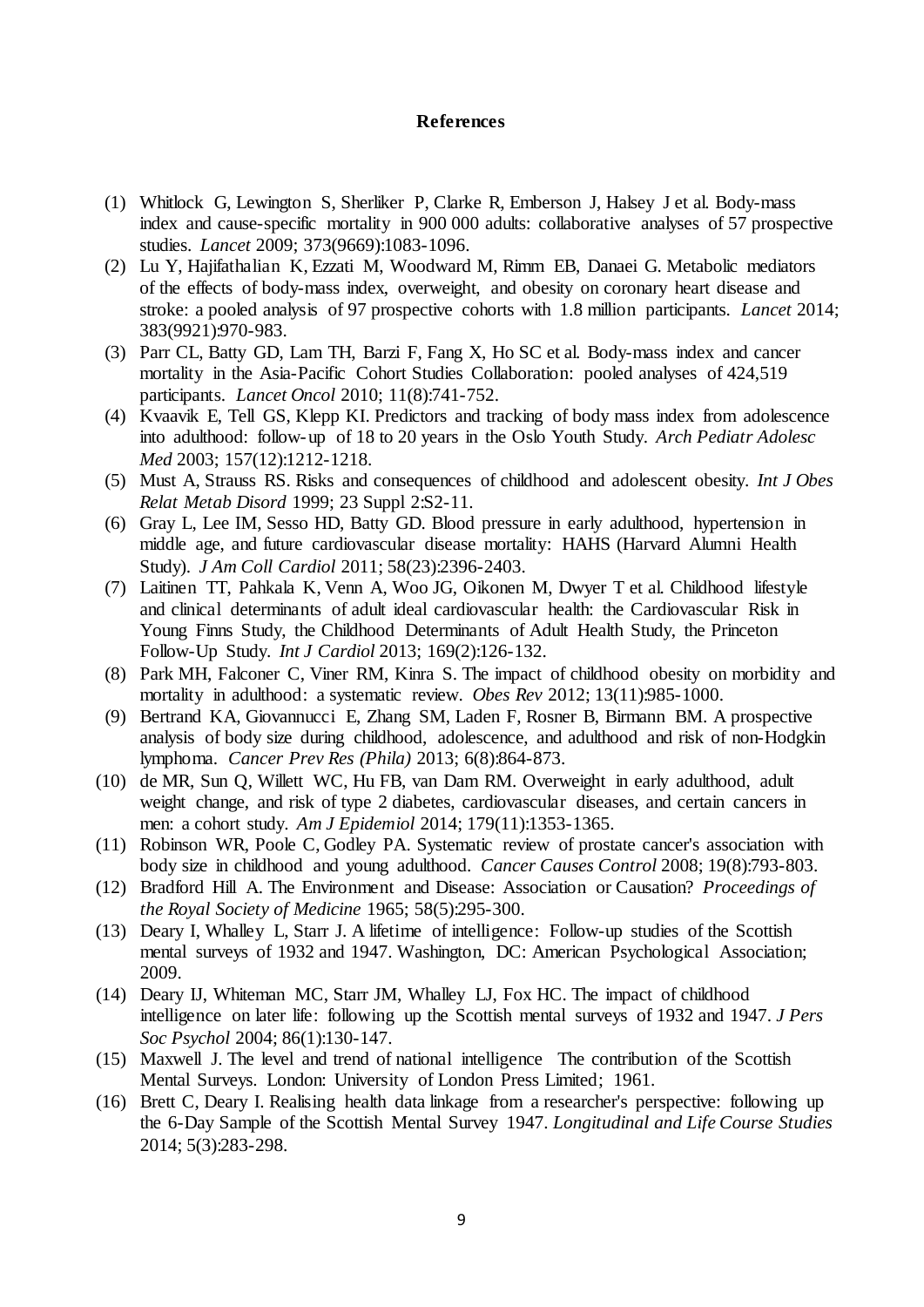- (17) General Register Office. Classification of Occupations 1951. London: Her Majesty's Stationary Office; 1956.
- (18) Cogliano VJ, Baan R, Straif K, Grosse Y, Lauby-Secretan B, El GF et al. Preventable exposures associated with human cancers. *J Natl Cancer Inst* 2011; 103(24):1827-1839.
- (19) Batty GD, Kivimaki M, Gray L, Davey Smith G, Marmot MG, Shipley MJ. Cigarette smoking and site-specific cancer mortality: testing uncertain associations using extended follow-up of the original Whitehall study. *Ann Oncol* 2008; 19(5):996-1002.
- (20) Cox DR. Regression models and life-tables. *J R Stat Soc [Ser B]* 1972; 34:187-220.
- (21) Owen CG, Whincup PH, Orfei L, Chou QA, Rudnicka AR, Wathern AK et al. Is body mass index before middle age related to coronary heart disease risk in later life? Evidence from observational studies. *Int J Obes (Lond)* 2009; 33(8):866-877.
- (22) Must A, Jacques PF, Dallal GE. Long-term morbidity and mortality of overweight adolescents. A follow-up of the Harvard Growth Study of 1922 to 1935. *New England Journal of Medicine* 1992; 327:1350-1355.
- (23) Bjorge T, Engeland A, Tverdal A, Smith GD. Body mass index in adolescence in relation to cause-specific mortality: a follow-up of 230,000 Norwegian adolescents. *Am J Epidemiol* 2008; 168(1):30-37.
- (24) Jeffreys M, Smith GD, Martin RM, Frankel S, Gunnell D. Childhood body mass index and later cancer risk: a 50-year follow-up of the Boyd Orr study. *Int J Cancer* 2004; 112(2):348- 351.
- (25) Eriksson JG, Forsen T, Tuomilehto J, Osmond C, Barker DJ. Early growth and coronary heart disease in later life: longitudinal study. *BMJ* 2001; 322(7292):949-953.
- (26) Barker DJ, Eriksson JG, Forsen T, Osmond C. Fetal origins of adult disease: strength of effects and biological basis. *Int J Epidemiol* 2002; 31(6):1235-1239.
- (27) Gunnell DJ, Frankel SJ, Nanchahal K, Peters TJ, Davey Smith G. Childhood obesity and adult cardiovascular mortality: a 57-y follow-up study based on the Boyd Orr cohort. *Am J Clin Nutr* 1998; 67(6):1111-1118.
- (28) Hart CL, Hole DJ, Davey Smith G. Comparison of risk factors for stroke incidence and stroke mortality in 20 years of follow-up in men and women in the Renfrew/Paisley Study in Scotland. *Stroke* 2000; 31(8):1893-1896.
- (29) Reeves GK, Pirie K, Beral V, Green J, Spencer E, Bull D. Cancer incidence and mortality in relation to body mass index in the Million Women Study: cohort study. *BMJ* 2007; 335(7630):1134.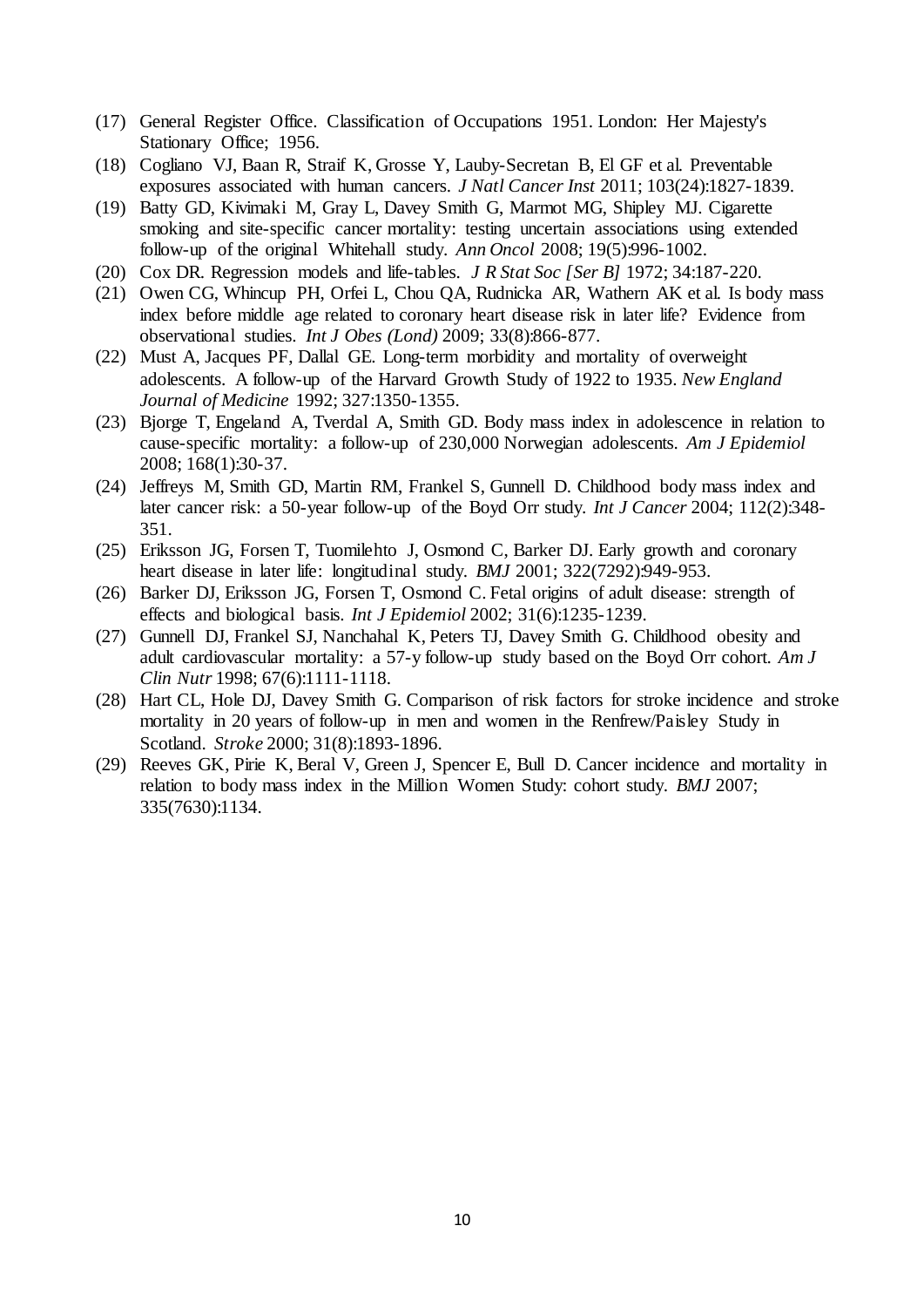# **Table 1. Hazard ratios (95% confidence intervals) for the relation of childhood body mass index to cardiovascular disease diagnoses in the 1947 Scottish Mental Survey (1947-2014)**

| <b>CVD</b> event and model                                           | <b>BMI</b> Quartile <sup>a</sup> |                   |                                  |                   |                    |                   |                     | P value<br>[trend] | HR per 1 SD<br>increase in BMI |           |            |
|----------------------------------------------------------------------|----------------------------------|-------------------|----------------------------------|-------------------|--------------------|-------------------|---------------------|--------------------|--------------------------------|-----------|------------|
|                                                                      | 1<br>$(n = 1,162)$               |                   | $\overline{2}$<br>$(n = 1, 152)$ |                   | 3<br>$(n = 1,162)$ |                   | 4<br>$(n = 1, 144)$ |                    |                                |           |            |
|                                                                      | <b>HR</b>                        | 95% CI            | <b>HR</b>                        | 95% CI            | <b>HR</b>          | 95% CI            | HR                  | 95% CI             |                                | <b>HR</b> | 95% CI     |
| All CVD <sup>b</sup> $(n = 1778)$                                    |                                  | $38.6^\circ$      |                                  | 39.0              |                    | 37.8              |                     | 38.5               |                                |           |            |
| Adjusted for sex                                                     | 1.0                              | (Ref)             | 1.02                             | 0.89, 1.16        | 0.97               | 0.85, 1.10        | 1.01                | 0.89.1.15          | 0.95                           | 1.02      | 0.97, 1.06 |
| Adjusted for multiple covariates <sup>d</sup>                        | 1.0                              |                   | 1.03                             | 0.90, 1.17        | 0.97               | 0.85, 1.11        | 1.00                | 0.88, 1.14         | 0.80                           | 1.01      | 0.97, 1.06 |
|                                                                      |                                  |                   |                                  |                   |                    |                   |                     |                    |                                |           |            |
| All Coronary Heart Disease <sup>e</sup> ( $n=920$ )                  |                                  | $\overline{20.7}$ |                                  | $\overline{20.2}$ |                    | 19.1              |                     | 19.6               |                                |           |            |
| Adjusted for sex                                                     | 1.0                              |                   | 0.98                             | 0.82, 1.17        | 0.91               | 0.76, 1.10        | 0.94                | 0.78, 1.12         | 0.35                           | 1.01      | 0.94, 1.07 |
| Adjusted for multiple covariates                                     | 1.0                              |                   | 0.98                             | 0.82, 1.18        | 0.90               | 0.75, 1.09        | 0.94                | 0.78, 1.13         | 0.36                           | 1.00      | 0.93, 1.07 |
|                                                                      |                                  |                   |                                  |                   |                    |                   |                     |                    |                                |           |            |
| Myocardial Infarction <sup>t</sup> ( $n = 383$ )                     |                                  | 9.4               |                                  | 8.8               |                    | 7.4               |                     | 7.6                |                                |           |            |
| Adjusted for sex                                                     | 1.0                              |                   | 0.93                             | 0.71, 1.22        | 0.77               | 0.58, 1.03        | 0.80                | 0.60.1.06          | 0.065                          | 0.97      | 0.88, 1.07 |
| Adjusted for multiple covariates                                     | 1.0                              |                   | 0.94                             | 0.71, 1.23        | 0.78               | 0.59, 1.03        | 0.81                | 0.61, 1.08         | 0.072                          | 0.95      | 0.85, 1.06 |
|                                                                      |                                  |                   |                                  |                   |                    |                   |                     |                    |                                |           |            |
| All stroke <sup><math>g</math></sup> ( $n=420$ )<br>Adjusted for sex | 1.0                              | 9.9               | 0.99                             | 9.7<br>0.76, 1.28 | 1.12               | 8.0<br>0.85, 1.47 | 0.91                | 8.7<br>0.69.1.21   | 0.18                           | 0.98      | 0.89, 1.08 |
|                                                                      | 1.0                              |                   | 0.99                             |                   | 0.80               |                   | 0.89                |                    | 0.20                           | 0.99      |            |
| Adjusted for multiple covariates                                     |                                  |                   |                                  | 0.76, 1.28        |                    | 0.61, 1.06        |                     | 0.68, 1.17         |                                |           | 0.90, 1.09 |
| Ischaemic stroke <sup>h</sup> ( $n = 130$ )                          |                                  | 2.8               |                                  | $\overline{3.5}$  |                    | 2.8               |                     | 2.2                |                                |           |            |
| Adjusted for sex                                                     | 1.0                              |                   | 1.27                             | 0.80, 2.02        | 1.03               | 0.63, 1.68        | 0.79                | 0.47, 1.34         | 0.30                           | 0.94      | 0.79, 1.13 |
| Adjusted for multiple covariates                                     | 1.0                              |                   | 1.27                             | 0.80, 2.03        | 1.05               | 0.65, 1.71        | 0.81                | 0.48, 1.36         | 0.33                           | 0.94      | 0.78, 1.13 |
|                                                                      |                                  |                   |                                  |                   |                    |                   |                     |                    |                                |           |            |
| Peripheral vascular disease <sup>1</sup> ( $n = 191$ )               |                                  | $\overline{3.0}$  |                                  | 4.4               |                    | 4.1               |                     | 5.0                |                                |           |            |
| Adjusted for sex                                                     | 1.0                              |                   | 1.48                             | 0.97, 2.28        | 1.38               | 0.89, 2.13        | 1.67                | 1.10, 2.55         | 0.033                          | 1.21      | 1.07, 1.36 |
| Adjusted for multiple covariates                                     | 1.0                              |                   | 1.49                             | 0.97, 2.29        | 1.37               | 0.89, 2.13        | 1.71                | 1.12, 2.61         | 0.026                          | 1.21      | 1.07, 1.37 |
|                                                                      |                                  |                   |                                  |                   |                    |                   |                     |                    |                                |           |            |
| Heart failure <sup><math>(n = 314)</math></sup>                      |                                  | 6.7               |                                  | 6.4               |                    | 6.8               |                     | 7.3                |                                |           |            |
| Adjusted for sex                                                     | 1.0                              |                   | 0.95                             | 0.69, 1.31        | 1.00               | 0.73, 1.37        | 1.09                | 0.80, 1.48         | 0.55                           | 1.10      | 0.99, 1.22 |
| Adjusted for multiple covariates                                     | 1.0                              |                   | 0.96                             | 0.70, 1.32        | 0.98               | 0.72, 1.35        | 1.09                | 0.80, 1.48         | 0.58                           | 1.10      | 0.98, 1.22 |
|                                                                      |                                  |                   |                                  |                   |                    |                   |                     |                    |                                |           |            |

Abbreviations: BMI, Body Mass Index; CI, Confidence Interval; CVD, Cardiovascular Disease; HR, Hazard Ratio; ICD, International Classification of Diseases; SD, Standard Deviation

<sup>a</sup> Range for ascending BMI (kg/m<sup>2</sup>) quartiles for men (women): <15.85 (<15.46); 15.86-16.70 (15.46-16.38); 16.71-

17.60 (16.39-17.51); ≥17.61 (17.52)

<sup>b</sup> ICD-10 codes for all CVD are I00.0-I78.9, I10X, I38X, I48X, I64X, G45.0-G45.9.

<sup>c</sup> Values are presented as percentages

- <sup>d</sup> Adjustments were made for sex, occupancy rate, father's SES, height, and physical disability
- <sup>e</sup> ICD-10 codes I11.0-I11.9 and I20.0-I25.9
- <sup>f</sup> ICD-10 codes I21.0-I22.9

<sup>g</sup> ICD-10 codes I60.0-I69.9 and G45.0-G45.9

- <sup>h</sup> ICD-10 codes I63.0-I63.9
- <sup>i</sup> ICD-10 code I73.9
- <sup>j</sup> ICD-10 codes I50.0-I50.9